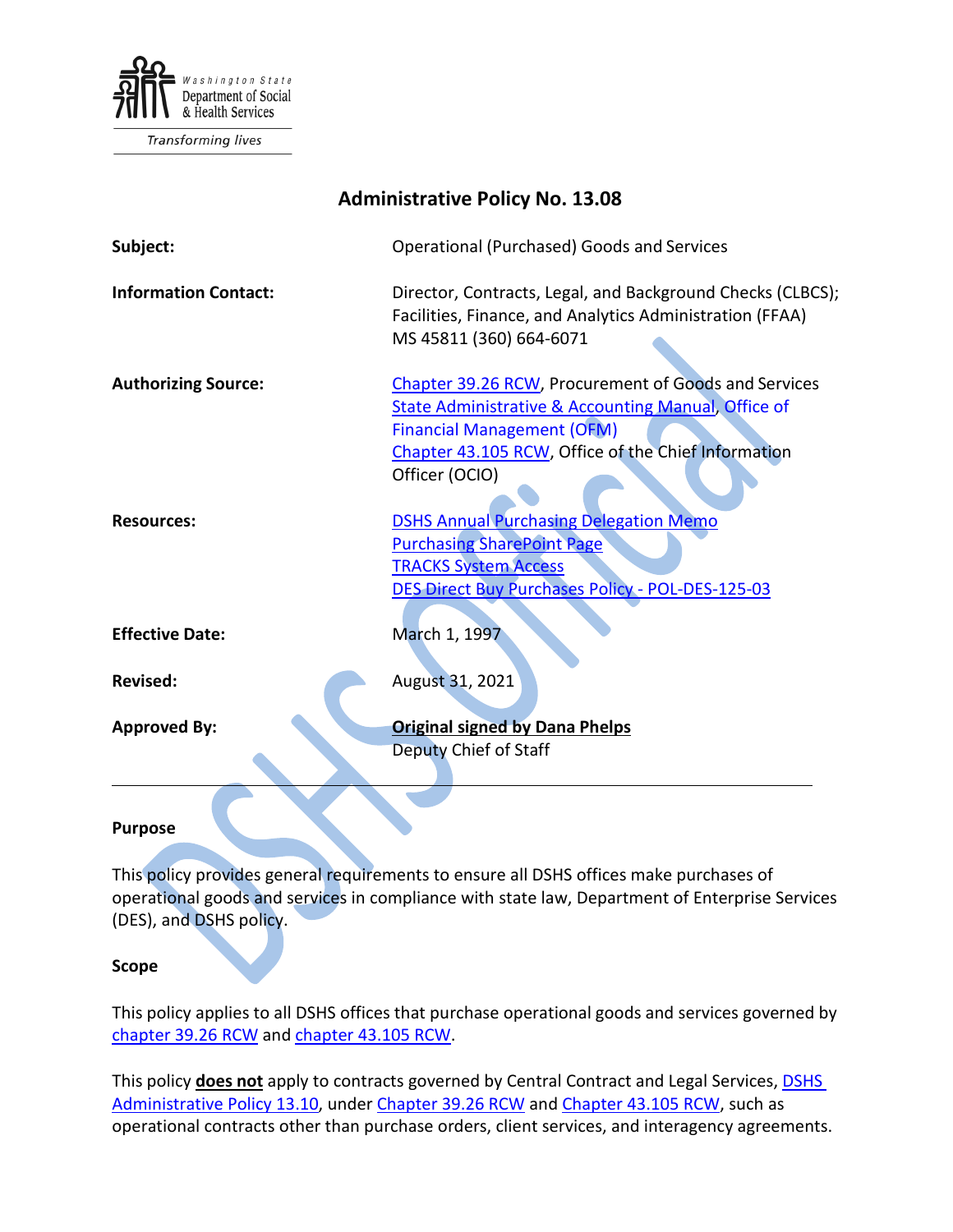#### **Definitions**

**Central Purchasing Unit (CPU)** – The organizational unit within FFAA that receives delegated purchasing authority from the Department of Enterprise Services (DES) and is responsible for ensuring compliance with state procurement law (RCW). CPU delegates limited purchasing authority to DSHS offices, owns the TRACKS e-Purchasing system, sets agency-level policy and procedures, manages competitive procurements and provides consultation regarding the purchase of operational goods and services.

**Certified businesses** – The Office of Minority and Women's Business Enterprises (OMWBE) certifies small businesses owned and controlled by minority, women, and socially and economically disadvantaged persons to increase contracting opportunities with state and local governments.

**Consolidated Business Services (CBS)** – The organizational units within FFAA that provide business services to DSHS institutions and field offices, as described in a service level agreement between the CBS and the administration.

**Cost center** – A two-digit number in the TRACKS e-Purchasing system that identifies a DSHS administration, division, CBS location, specific program, or council.

**Delegated authority** – The purchasing authority that DES delegates to DSHS with dollar amount limitations for purchasing operational goods and services.

**Department of Enterprise Services (DES)** – The authorizing state agency granted authority under [chapter 39.26 RCW](http://app.leg.wa.gov/rcw/default.aspx?cite=39.26) to set statewide procurement, purchasing, and contracting requirements and to grant delegated authority to individual state agencies.

**DES master contract** – A contract procured by DES that requires state agency usage under DES policy. Dependent upon the process outlined by DES in the master contracts, state agencies may acquire goods or services directly from the contracted vendor.

**DSHS annual purchasing delegation memo** – A memo issued by the assistant secretary of FFAA outlining the purchasing authority delegated by the CPU to DSHS offices for a specific fiscal year.

**DSHS contract** – Contract is a legally binding written agreement between DSHS and another entity, public or private, for the provision of goods or services.

**Operational goods and services** – The equipment, supplies, and services necessary to accomplish routine, continuing, and necessary day-to-day business operations.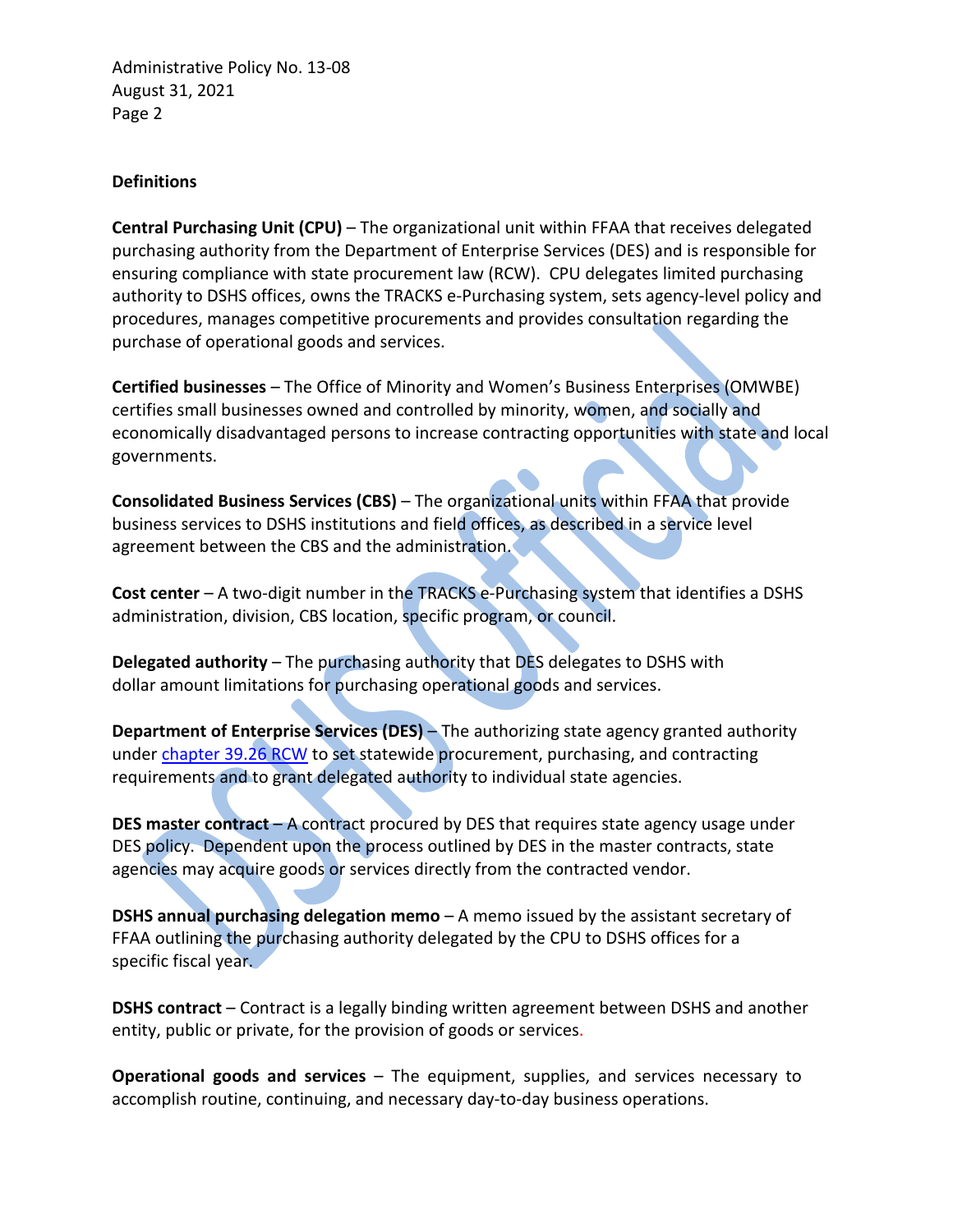- Examples of non-IT operational goods and services include, but are not limited to, desks, tables, chairs, office supplies, tools, consumable inventory, medical equipment, conferences, training, professional licenses, pest management services, elevator maintenance, security guard services, and courier services.
- Examples of IT operational goods and services include but are not limited to, computer equipment, software and licenses, telecommunications equipment, wireless devices, data processing, programming and analysis, equipment repair, hardware and software maintenance, and LAN support. [Chapter 43.105 RCW](http://app.leg.wa.gov/rcw/default.aspx?cite=43.105) establishes some requirements for IT goods and services.

**Physical address (location/sub-location) code** – A nine-digit alphanumeric code in the TRACKS system that represents an organizational entity at a specific geographical site.

**Purchase order (PO)** – The DSHS formal purchasing document generated by the TRACKS e-Purchasing system for the purchase of operational goods or services. A PO includes standard terms and conditions to best limit risk and protect DSHS, and becomes a legally binding contract once the vendor has accepted the PO.

**Purchase request (PR)** – A form generated from the TRACKS e-Purchasing system, used to initiate a request for the purchase of operational goods and services.

**Purchasing coordinator** – The identified person responsible for purchasing compliance within a cost center. This person acts as a liaison between the CPU and their cost center, manages purchasing activity and TRACKS e-Purchasing system access for their cost center.

Purchasing initiator – Initiators can create purchase requests (PR's) but cannot create PO's.

**Purchasing representative – The DSHS employee who works with purchasing coordinator(s)** to initiate PRs and generate POs, for designated locations or offices.

**TRACKS e-Purchasing** – The official electronic purchasing system used within DSHS to create purchase orders to track agency purchases and monitor compliance with delegated authorities.

### **Policy Requirements**

- **A. All DSHS offices who purchase operational goods and services must:**
	- 1. Purchase within the DSHS limited delegated purchasing authority as setforth in the [DSHS Annual Purchasing Delegation](http://one.dshs.wa.lcl/FS/OSS/CPU/Documents/Annual%20Delegation%20Memo%20Signed.pdf) Memo.
	- 2. Use the TRACKS e-Purchasing system to process all purchases of operational goods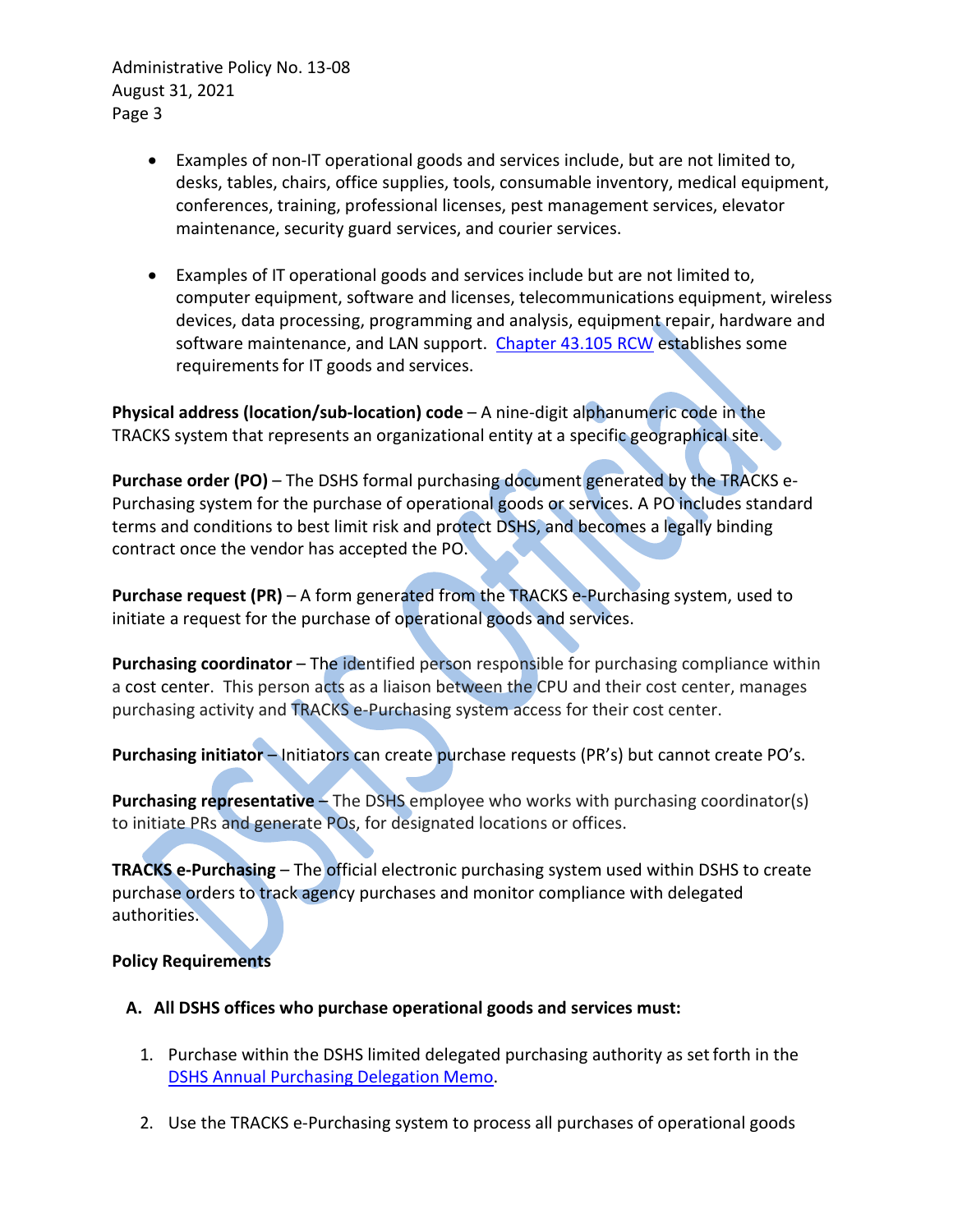and services using a purchase order.

- 3. Submit a purchase request via TRACKS e-Purchasing to CPU for all purchases exceeding an office's limited delegated authority, as outlined in the **DSHS** [Annual](http://one.dshs.wa.lcl/FS/OSS/CPU/Documents/Annual%20Delegation%20Memo%20Signed.pdf) [Purchasing Delegation](http://one.dshs.wa.lcl/FS/OSS/CPU/Documents/Annual%20Delegation%20Memo%20Signed.pdf) Memo.
- 4. Ensure all purchase orders for operational services include clear, specific, and measurable [performance-based contracting](http://one.dshs.wa.lcl/FS/OSS/CPU/Purchasing/Pages/PerformanceBasedContracting.aspx) requirements per [RCW 39.26.180\(3\)](https://apps.leg.wa.gov/rcw/default.aspx?cite=39.26.180) for the service(s) requested.
- 5. Ensure all purchases of IT operational goods and services comply with all requirements listed in the [DSHS IT Standards Manual](http://intra.dshs.wa.lcl/itstandards/categories.stm) along with a completed and approved [Information Technology Acquisition Request \(ITAR\).](http://forms.dshs.wa.lcl/FormDetails.aspx?ID=3215)
- 6. Work with the labor relations office within the DSHS human resources division to ensure compliance with [RCW 41.06.142](https://apps.leg.wa.gov/RCW/default.aspx?cite=41.06.142) prior to contracting for any services customarily and historically provided by employees in the classified service.
- 7. Increase participation of OMWBE certified and noncertified businesses, small businesses, microbusinesses, minibusinesses, or veteran-owned businesses. This aligns with the DSHS value of diversity and inclusion to optimally serve our clients.
	- a. Administrations must comply with chapter 39.19 RCW by developing strategies appropriate to their programs to ensure the opportunity for a certified or noncertified business, small business, microbusiness, minibusiness, or veteranowned business to participate in competitive solicitations and contracts.
	- b. Each administration shall keep records sufficient to document certified and noncertified business, small business, microbusiness, minibusiness, or veteranowned business participation for any client service competitive solicitations coordinated without CCLS assistance.
	- c. In coordination with CCLS or the CPU, each administration must develop procedures to determine after the award of a contract whether the contractor qualifies as a certified or noncertified business.
	- d. Each administration may purchase goods and services up to a cost of \$30,000 directly from a vendor without competition. Administrations may also purchase goods and services up to a cost of \$40,000 (excluding sales tax) directly from a vendor and without competition if this purchase is being made from a small business or veteran-owned business. Purchases must be made in compliance with DES Policy 125-03 and RCW 39.26.125.
- 8. Provide notice to certified and noncertified businesses:
	- a. For all competitive solicitations, the coordinating office, whether CCLS or CPU, is responsible for:
		- i. Posting the solicitation on the Department of Enterprise Services'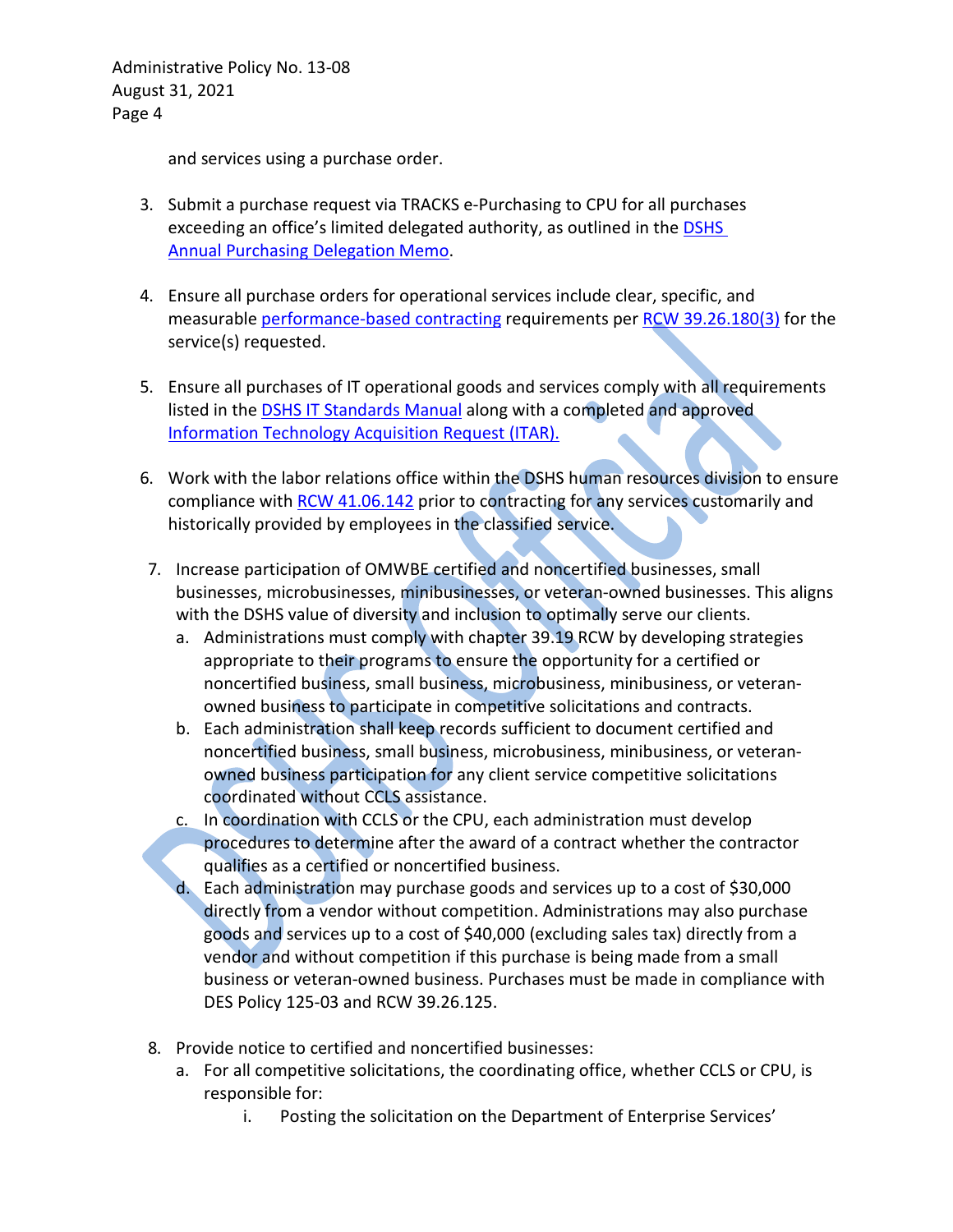> Washington Electronic Business Solution (WEBS), at [https://pr-webs](https://pr-webs-customer.des.wa.gov/)[customer.des.wa.gov/.](https://pr-webs-customer.des.wa.gov/)

- ii. Sending a copy of the competitive solicitation notice letter for further distribution to: the Office of Minority and Women's Business Enterprises; the governor's ethnic minority commissions; the DSHS office of diversity and inclusion; and others deemed appropriate by the administration, CCLS, or CPU. This solicitation notice letter is not required for competitive solicitations using a Department of Enterprise Services' second-tier master contract with a predetermined bidder pool.
- iii. Posting the solicitation notice on the CCLS Procurements and Contracting website, at [https://www.dshs.wa.gov/ffa/procurements-and-contracting.](https://www.dshs.wa.gov/ffa/procurements-and-contracting)
- b. Where the administration determines it is feasible and CCLS or CPU determines that additional notice is advisable to reach a larger pool of potential vendors, CCLS or CPU may advertise in other publications, including but not limited to minoritytargeted publications, community-based publications, or daily newspapers in the area being served.

# **B. DSHS administrations must:**

- 1. Designate one or more purchasing coordinators to manage their cost center for the purchase of operational goods and services.
- 2. Assign purchasing coordinators at the cost center level.
- 3. Notify CPU within five (5) business days if a purchasing coordinator assignment changes by completing and submitting a [TRACKS system access request.](http://one.dshs.wa.lcl/FS/OSS/CPU/Documents/TRACKS%20System%20Access%20-%20ePurchasing.pdf)

# **C. Purchasing coordinators must:**

- 1. Complete required training identified on the [CPU SharePoint](http://one.dshs.wa.lcl/FS/OSS/CPU/Pages/default.aspx) site and listed below within 90 days of receiving purchasing coordinator level access to the TRACKS e-Purchasing system.
	- a. [DSHS Delegated Authorities and E-Purchasing Basics training provided](https://sowa.sumtotal.host/core/dash/home/welcome) by CPU.
	- b. [DES WA-State Small Purchases,](https://sowa.sumtotal.host/core/pillarRedirect?relyingParty=LM&url=app%2Fmanagement%2FLMS_ActDetails.aspx%3FActivityId%3D2371%26UserMode%3D0) available through The Learning Center.
	- c. [DES WA-State Procurement Ethics,](https://sowa.sumtotal.host/core/pillarRedirect?relyingParty=LM&url=app%2Fmanagement%2FLMS_ActDetails.aspx%3FActivityId%3D2363%26UserMode%3D0) available through The Learning Center.
- 2. Attend quarterly purchasing coordinator meetings, or send a designated representative.
- 3. Complete the annual [CPU Purchasing Refresher](https://sowa.sumtotal.host/core/dash/home/welcome) training at least once a year, thereafter.
- 4. Submit a TRACKS system access request to CPU within five (5) business days of purchasing representative assignment changes.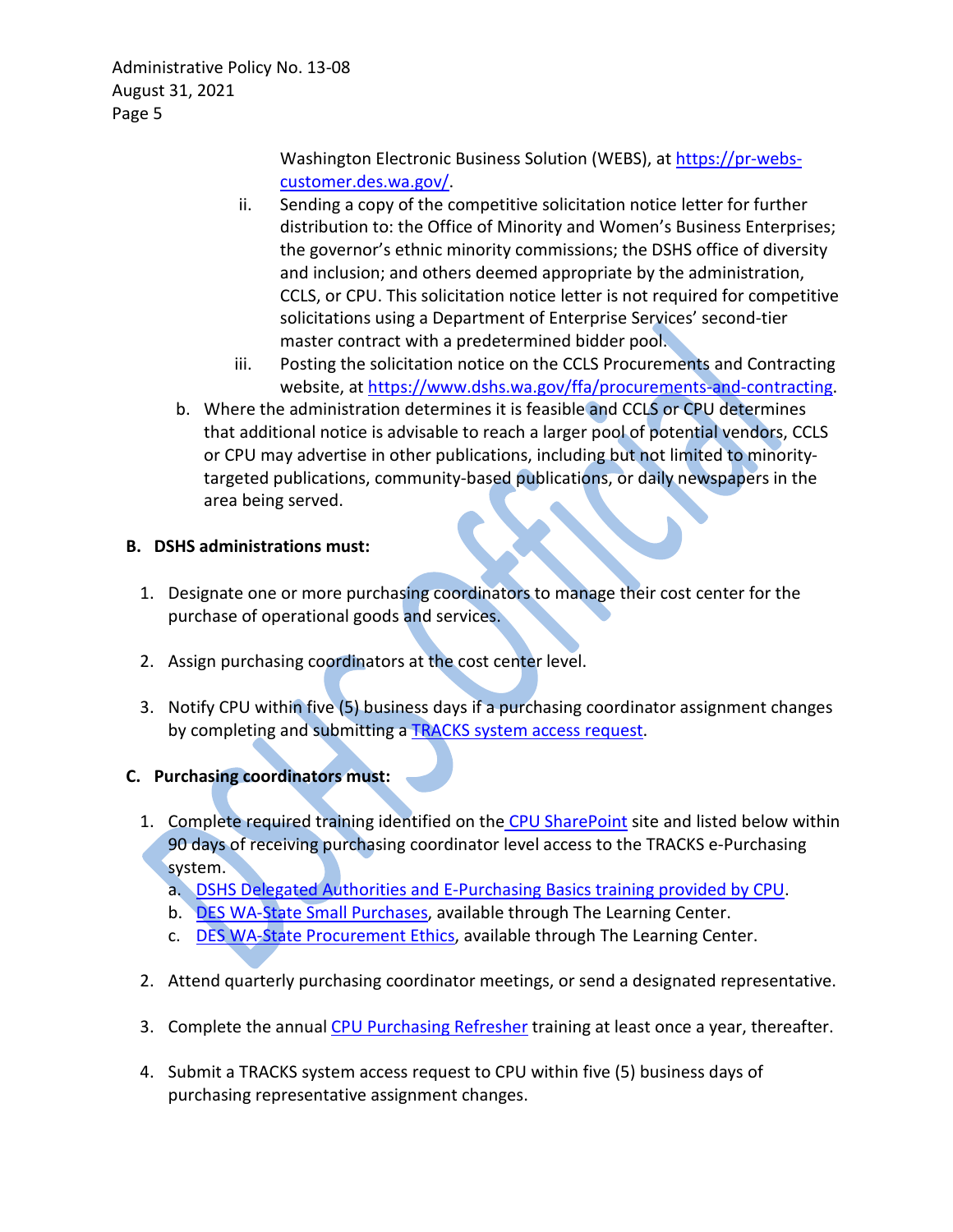- 5. Ensure new purchasing representatives complete required training listed below, within 90 days of receiving purchasing representative level access to the TRACKS e-Purchasing system.
	- a. [DSHS Delegated Authorities and E-Purchasing Basics](https://sowa.sumtotal.host/core/dash/home/welcome) training provided by CPU
	- b. [DES WA-State Small Purchases, available](https://sowa.sumtotal.host/core/dash/home/welcome) through TLC
	- c. [DES WA-State Procurement Ethics, available through TLC](https://sowa.sumtotal.host/core/dash/home/welcome)
- 6. Ensure purchasing representatives complete the annual [CPU Purchasing Refresher](https://sowa.sumtotal.host/core/dash/home/welcome) training at least once a year, thereafter.
- 7. Ensure purchasing representatives understand and comply with current purchasing rules and delegations.

## **D. Central Purchasing Unit (CPU) must:**

- 1. Provide centralized oversight of purchasing activity and the TRACKS e-Purchasing system to ensure compliance with sections A through C of this policy.
- 2. Manage all TRACKS system access requests completed for all TRACKS e-Purchasing profile additions, modifications, and deletions. Initiators do not require a TRACKS system access request to establish a profile in the e-Purchasing system.
- 3. CPU reserves the right to require additional training for staff, remove a staff's TRACKS e-Purchasing access, or take other actions management deems necessary in response to serious or repeated non-compliance with state procurement law (RCW), OFM, DES, and DSHS policies or procedures.

### **Roles and responsibilities**

## **A. DSHS administrations**

1. Submit completed TRACKS System Access form to request, modify, or remove access to the TRACKS e-Purchasing system for purchasing coordinators within their cost center.

### **B. Purchasing coordinators**

- 1. Submit completed TRACKS access request to establish, modify, or remove access to the TRACKS e-Purchasing system for users within their cost center.
- 2. Act as liaison between CPU and purchasing representatives within their cost center.
- 3. Assign PRs to purchasing representatives, if applicable.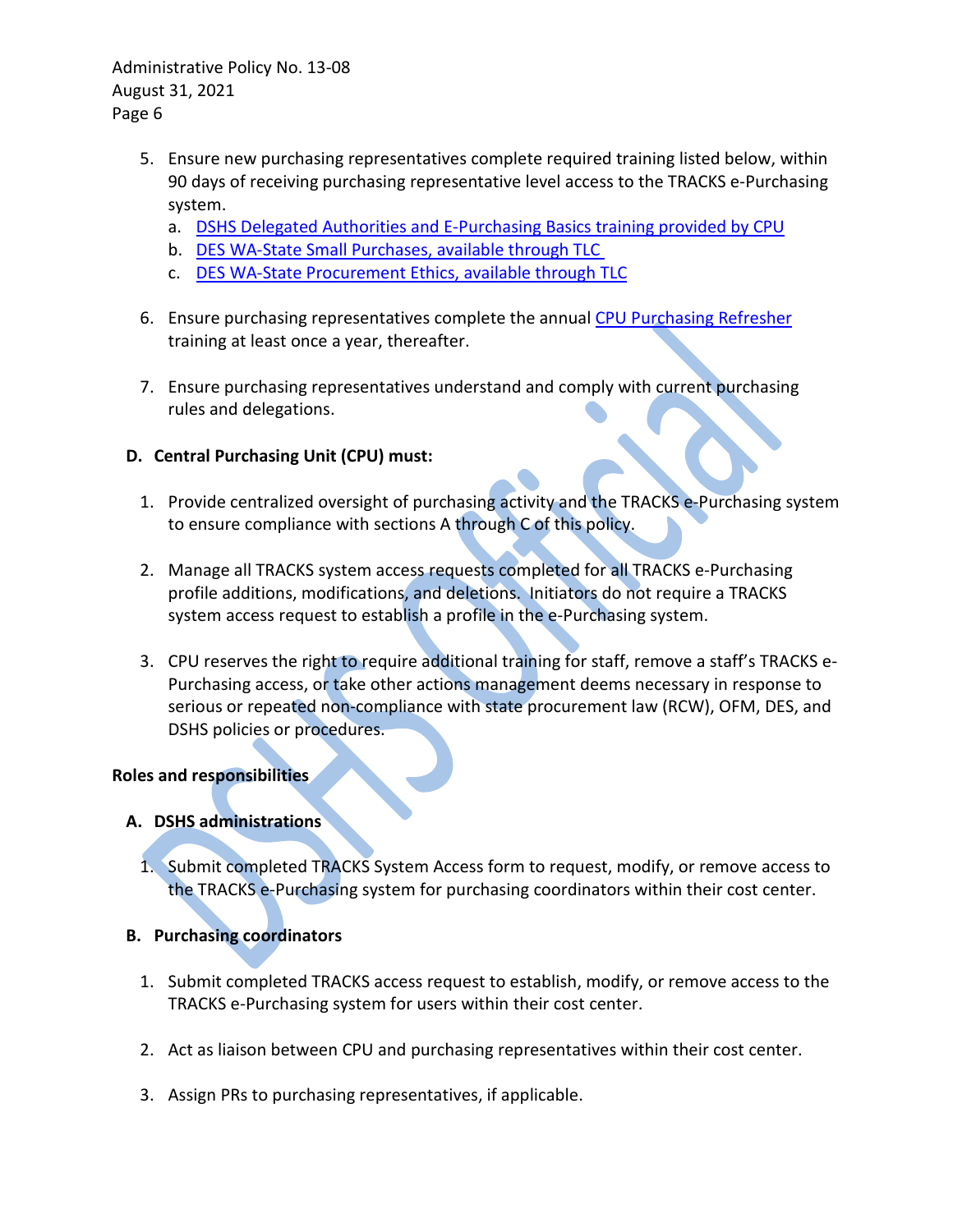- 4. Generate POs from initiated PRs upon approval by supervisor or designated program staff, fiscal officer, and division director, when appropriate.
- 5. Act as CPU's main point-of-contact for non-compliant issues within their cost center.
- 6. Understand the TRACKS e-Purchasing process.

# **C. Purchasing representatives**

- 1. Initiate purchase requests (PRs) in the TRACKS e-Purchasing system and generate purchase orders (POs) upon approval by supervisor or designated program staff, fiscal officer, and division director, when appropriate.
- 2. Communicate any issues or concerns with their CBS or purchasing coordinator and keep the coordinator apprised of changes, as necessary.
- 3. Follow guidance provided by the CBS and purchasing coordinator.
- 4. Act as a resource for the field staff who initiate PRs.
- 5. Obtain necessary documentation to support their purchases, which includes, but is not limited to, estimates, product specifications, ITARs, meals with meetings forms, etc.

# **D. Fiscal officer or division director**

- 1. Receives notification from CBS, HQ, or administration to review purchases for compliance and to grant program approvals or denials for the procurement of operational goods and services.
- 2. Can add comments into the purchase request for additional information

# **E. Purchasing initiator or reviewer**

- 1. Initiators may create purchase requests (PRs) but cannot create purchase orders.
- 2. Initiators may send the PR for initial review to any staff they designate, this could be an immediate supervisor or designated reviewer for the initial approval.
- 3. Reviewers may review and approve a purchase request (PR) but may not create a purchase order.
- **F. Central Purchasing Unit**